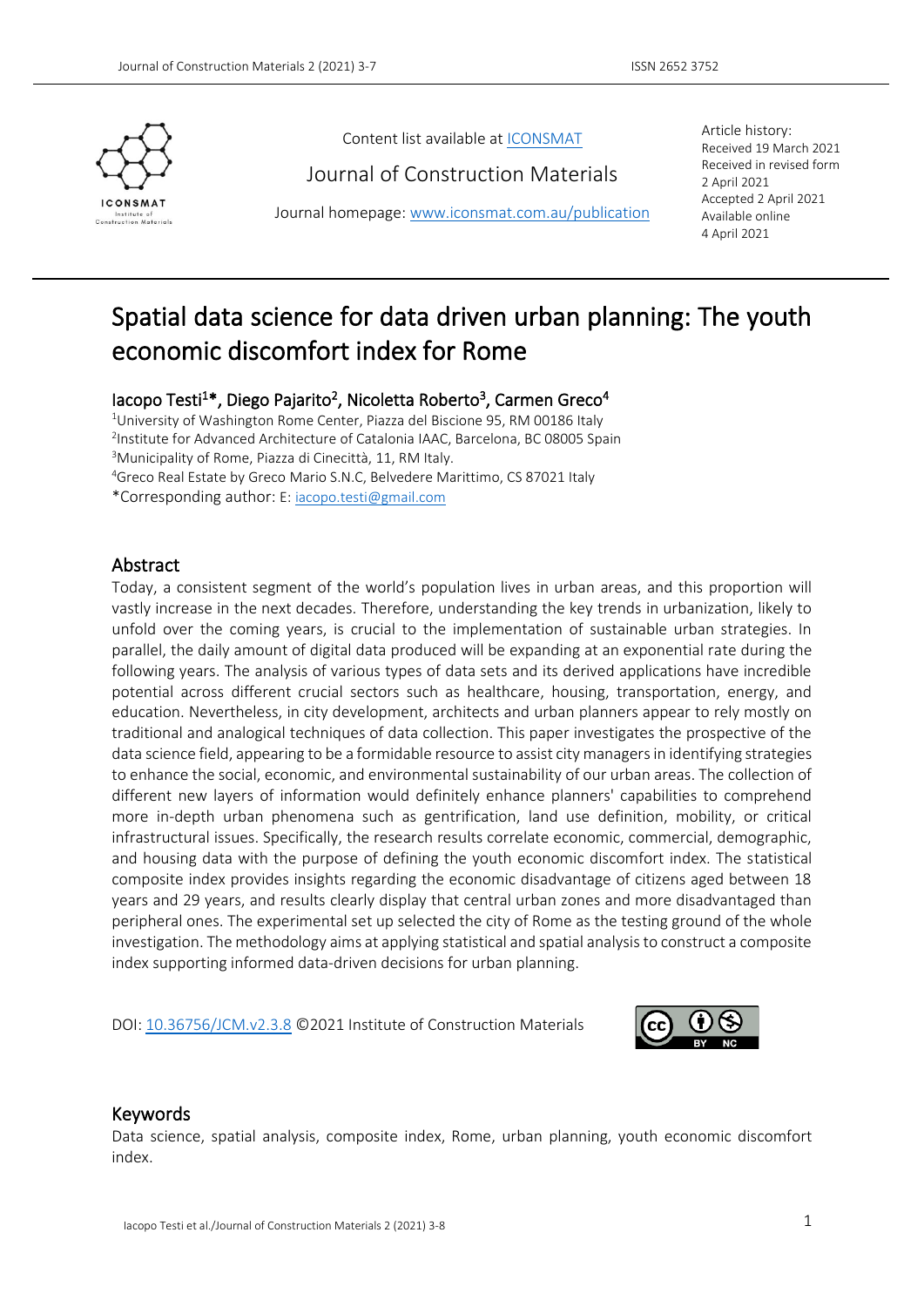## Introduction

Over the last two centuries humanity experienced a phenomenon of urbanization that has never happened before. Today, 55% of the world's population lives in urban areas, a proportion that is expected to increase to 68% by 2050 [1]. Rome is no exception, the Italian capital, home to 200,000 citizens in 1870, skyrocketed to approximately three million current inhabitants. It is during the enormous urban growth at the end of the 19th century that a master-plan for Rome, named PRG (Piano Regolatore Generale) was adopted for the first time. The PRG was subjected to many alterations throughout time, starting with its first version in 1870, never really implemented, to its final elaboration and current form dating back to 2016. The conception of the master-plan responded mostly to the basic needs of providing and regulating the new infrastructures - building housing, highways, schools, public amenities, parking lots, etc. Therefore, since from the beginning, planners relied on specific tools and techniques to apply urban standards such as defining heights, built area percentage, social housing proportion, etc. Nowadays the city development is involved in a paradigm shift: moving from the infrastructure to the content of it. The incredible amount of data produced by objects, buildings and municipalities is crucial to comprehend not only how humans are moving throughout cities but also their preferences, expenses, emissions, social and economic status.

Over the last three years alone, 90% of the data in the world were generated and the amount created daily is expected to rise steadily throughout the years to come. This is one of the motivations why the urban planning realm is likely to be strongly influenced by this so-called 'Big Data' wave. As a result, an increase in relevance is dedicated to the professionals capable of processing and analysing, through statistical procedures, this massive quantity of information, working in close collaboration with multidisciplinary teams. Another consideration, worth noting at the beginning of the discourse, is regarding the importance of open data sources [2] as necessary requirement for any advancement in the planning field. There are multiple reasons to concentrate the attention on specific datasets with potential urban purposes. A common example of that is mobility. Applications like Google maps, Waze, TomTom possess millions of user's origin, route and destination opening the opportunity to investigate how infrastructures are used and discover potentials or critical issues. Another instance is mobile data, through which telephone companies might uncover citizens' movement patterns, allowing to optimize public services in the city. In the specific case the dissertation has the objective of displaying a tangible application of data science methodology to the urban planning realm.

The paper presents a composite statistical index, the youth (18-29 years old) economic discomfort (YED) index, using social, economic and demographic information to support data-driven urban planning. The testing ground is represented by the city of Rome but the methodological approach aims at introducing a prototypical strategy reproducible on other urban contexts.

## The Dataset

In order to obtain a composite index to describe the phenomenon of YED, different datasets containing information on the socio-economic conditions of 18-29-year-olds in Rome City have been identified.

## *A. Data Search and Selection*

The first phase of the research is to identify which kind of data can describe our phenomenon and then identify the ones relevant and available. First screening is to inspect information from public official sources, such as National Institute of Statistics (ISTAT) and public administrations. Otherwise data are selected from other sources, such as private entities or websites.

The second phase is to select data to verify the degree of complexity and accessibility of the sources. For this purpose, a preliminary check list is evaluated to adopt the appropriate means for data collection in terms of costs and time constraints.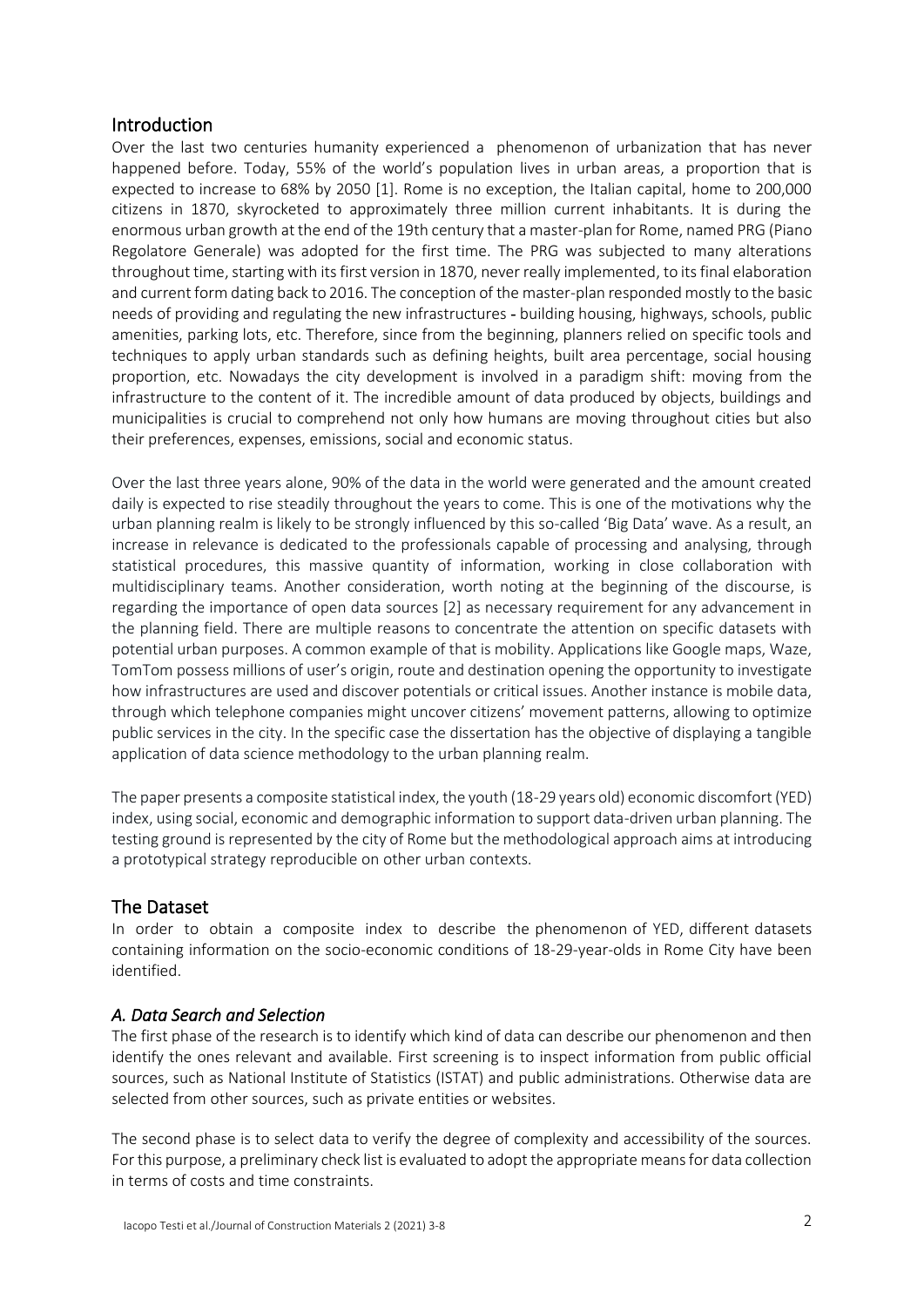## *B. Data Selected and Individual Indicators*

Among the big amount of data available, six datasets have been selected to construct elementary indices (Table 1). Datasets collected do not respect temporal homogeneity (span from 2011 to 2019); however they refer to the same decade and it possible to assume that could be compatible for the purpose of this work.

From each dataset shown in Table I, six elementary indices are obtained: (i) the percentage of young people, (ii) the gross monthly income (in range 18-29 years) in euro, (iii) the mean price of a monthly room rental in euro; (iv) the percentage of social housing, (v) the superficial density of restaurants and cafes in counts per  $km^2$  (vi) the unemployment rate (express in percentage). Each index is a vector containing 155 values one for each urban zone (UZ) of Rome. Details on data process to obtain each single index are presented in the next section. The matrix, composed by the six vectors of simple indicators per 155 UZ record, is built up and saved as .csv (comma separated values). Finally, to calculate the composite index, a code is written by using the Python programming language, which has the big advantage to be equipped of numerous free libraries. In this work the following libraries are used for calculation purposes: *pandas, pyplot, numpy, mathplotlib, math, seaborn* (see Appendix).

| Dataset                     | Year | Source                                                                                                     |
|-----------------------------|------|------------------------------------------------------------------------------------------------------------|
| Population (18-29 years)    | 2018 | Statistics Office – Registry source - Rome Municipality                                                    |
| Gross Incomes (18-29 years) | 2016 | Statistics Office Rome Municipality Siatel data - Agenzia<br>delle Entrate – Economic Resources Department |
| Room rental price           | 2019 | Scraping on websites: idealista.it; immobiliare.it                                                         |
| Social housing              | 2011 | Processing on Rome Municipality data and ATER housing<br>Istat                                             |
| Cafes, Restaurant           | 2019 | Open data portal Rome Municipality Id dataset:<br>c h359:D.757                                             |
| Unemployment                | 2011 | ISTAT                                                                                                      |

#### Table 1 - Dataset selected for composite index

#### Data processing

Since data are collected from different sources, a specific data processing is applied to each dataset obtaining homogenous and sensible data.

To acquire room price, data are collected scraping real estate websites to compile a nonprobability sample. In this case data need to be interpreted since they are conditioned to the language of ads posted. Particular attention is paid to build an accurate processing to calculate geolocation of the rooms. From scraping websites information, the address of each ad is collected and it is converted into latitude and longitude coordinates via an API service such as OpenCage (geocoding of 2500 locations per day are free). Using QGIS software and shape files of the UZ of Rome (source Open Data of Roma Capitale) it is possible to geolocate and calculate the mean of room prices of all ads within each UZ. The same process of converting addresses to geographic coordinates is also applied to find the position of cafeterias and restaurants in Rome. The dataset available contains all the commercial activities in the capital and the associated addresses. After filtering only cafes and restaurants, addresses for each record is converted in latitude and longitude coordinates and assigned to each UZ (Fig. 1). Lastly, the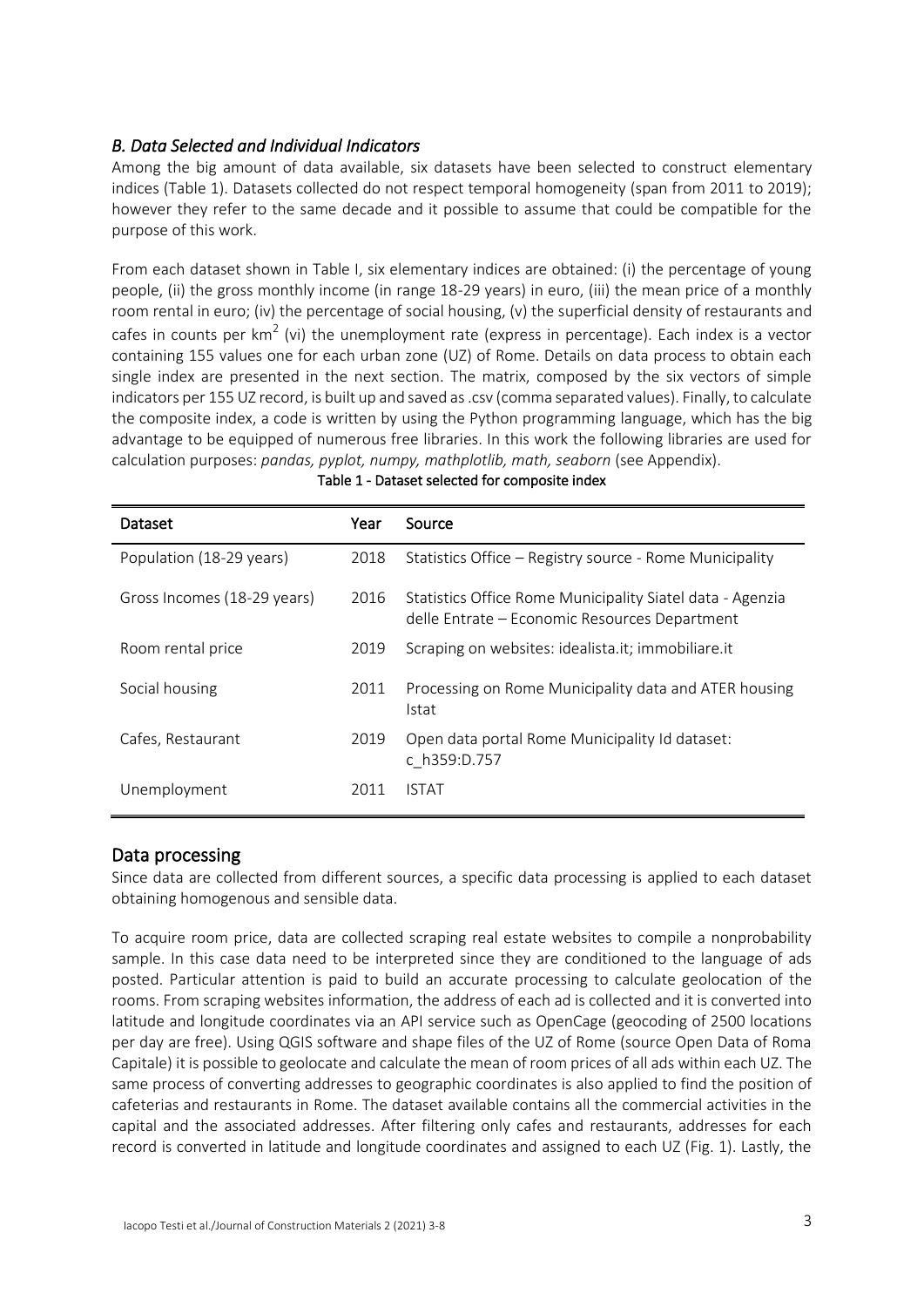percentage of the commercial activities extracted per  $km^2$  is obtained summing all records in the same UZ and dividing by the UZ surface.



Figure 1 - Mapping Rome city divided in UZ. Black dots are geolocations of cafes and restaurants.

Another important phase of data processing is devoted to filtration of data. It mainly consists of elimination of repetitions "nan" values, and incomplete data. Furthermore, datasets having a spatial resolution greater than UZ are selected, like social housing and gross incomes. In fact, information for these two refers to municipal area that includes several UZ. In these cases records for each UZ are replicated for all UZs belonging to the same municipal area. After data processing each dataset is saved as *.csv* file ready to be analysed.

# Methodology

## *A. Introduction to the Methodology Used*

To build the YED index the following steps are applied:

- 1. *Development of a theoretical framework:* at first, It is defined the economic discomfort index among youth aged between 18 and 29 years.
- 2. *Elementary indices selection:* We selected six elementary indices (see Section II *B*), depending on both theoretical and analytical relevance. The index polarity compared with the analysed phenomenon allowed us to evaluate the actual concordance or discordance of direction.
- 3. *Multivariate analysis:* It is defined as the relationship among single elementary indices and it evaluated their suitability to describe YED.
- 4. *Imputation of missing data:* It is identified as the input matrix of missing data, with the hot deck imputation technique, in order to avoid possible defects in the index definition.
- 5. *Elementary index standardization:* Three standardization methods are performed, in particular: Relative index, z-scores and MPI [3] in order to obtain three different youth discomfort indices and subsequently evaluate which one displays the best robustness in the description of the phenomenon.
- 6. *Weighting:* Following a subjective approach, it is attributed to each elementary index a weight equal to 1.
- 7. *Aggregation:* With the aim of reducing the multiplicity of the indices and subsequently obtain one unique vector, two different approaches are followed: one using arithmetic mean, by which is synthesized the standardized relative and z-scores matrices, and the other one using the latter with penalizing function (MPI) [3].
- 8. *Robustness analysis:* The most influencing elementary index is defined by reproducing output value for all the adopted construction procedures.
- 9. *Result presentation and diffusion:* The discomfort index is divided into five classes (high, moderately high, medium, moderately low, low) and with the use of HTML, CSS and JavaScript is developed an interactive mapping tool that reveals the highest rate of youth discomfort for the central areas of Rome and a decreasing one by moving towards the suburbs.

# *B. Preliminary Analysis*

A set of elementary indicators is selected based on phenomenon significance and for their analytics capacity in the observation of correlation levels between them. Except for room monthly rentals and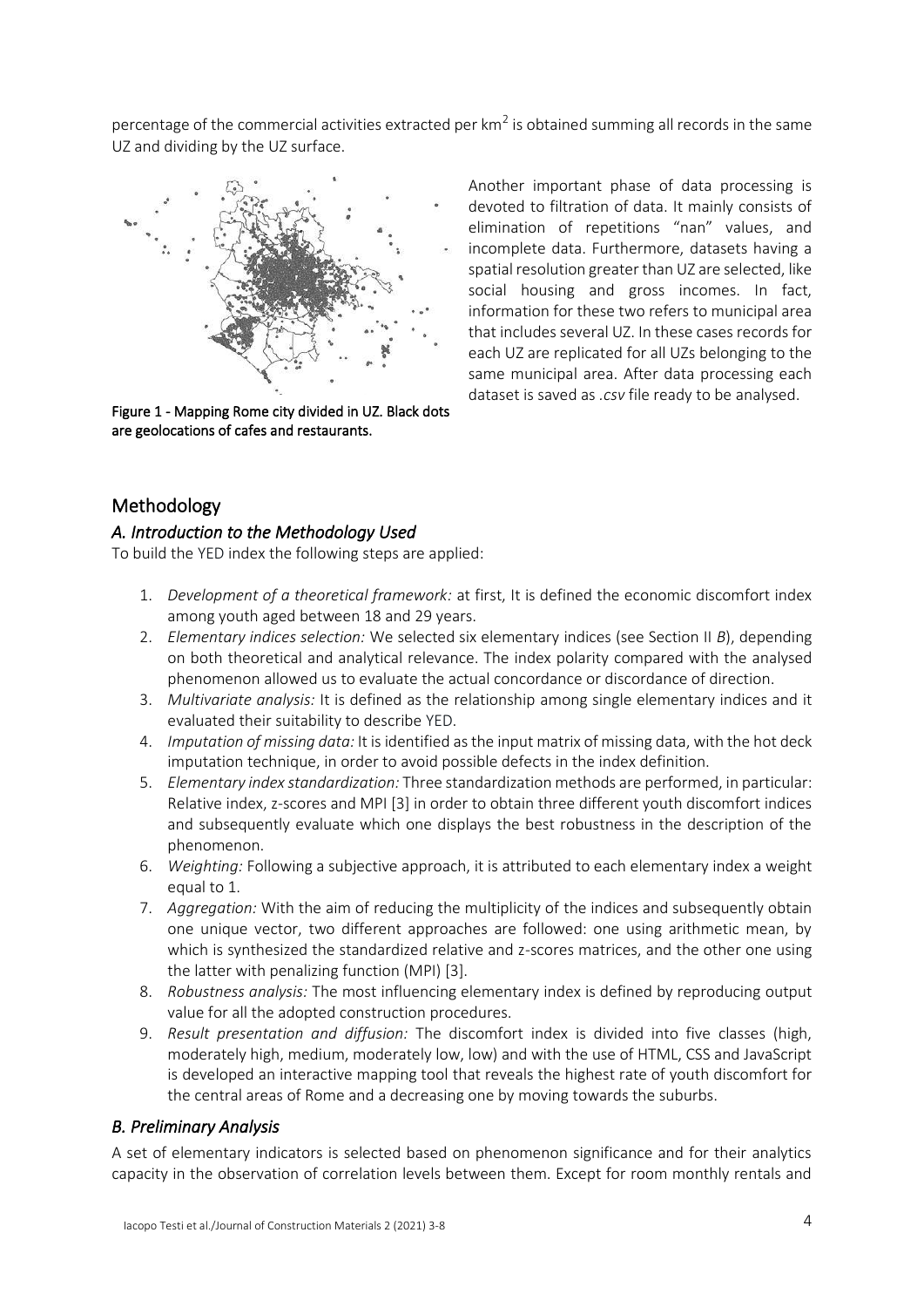unemployment rate (see Section II *B*), all others simple indicators show a positive polarity, consequently they are in opposite relationship with the nature of the phenomenon (negative polarity).

From a practical point of view, the choice of these indicators must consider both the data availability and their completeness. Particularly, due to the second aspect described, it is appropriate to highlight that our input index matrix, in particular the rental room indicators, showed a lack of data that could cause distortion in the design of the index. In order to solve this obstacle, the hot deck imputation technique has been used. Through the use of the software QGIS, geolocation of the interested urban areas and their adjacent areas has been possible. The monthly rental room data of the adjacent urban areas were known. Successively, the average of the known data was calculated and linked to the lacked data of these areas. An extract of calculation of imputing missing data is shown in Table 2. The exploration analysis of the input matrix has been made through the average calculation of the standard deviation, minimum, maximum variation coefficient, quantile, summation of single vector element (see Appendix).

The quantitative analysis of the different elementary index, preliminary selected, has been made in order to analyse the relationship between them. From the figure, that shows the correlation between each elementary index [4], available in the Appendix, it is highlighted the absence of correlation between the different elementary indicators that compose the theoretical framework. On the consequence the lack of redundant information of correlation between them was demonstrated. The assumption implies that the selected components are appropriate to the examined phenomena description.

| UZ                                    | 11Y        | 16X        | 9C         |
|---------------------------------------|------------|------------|------------|
| Price of rental room<br>(adjacent UZ) | 450€ (10X) | 390€ (16B) | 442€ (09B) |
| Price of rental room<br>(adjacent UZ) | 400€ (11X) | 476€ (16D) | 406€ (10B) |
| Price of rental room<br>(adjacent UZ) | 318€ (12H) | 523€ (18A) | 400€ (11X) |
| Mean                                  | 389.30€    | 436€       | 416€       |

#### Table 2 - Example of missing data imputation

## *C. Index Construction*

Once identified the components of the theoretical framework, the single index values are aggregated in a composite index to measure the YED.

Firstly, in order to compare the indicators between them, dimensions are neutralized and polarities reversed with opposite direction from the analysed phenomenon. As previously explained, four elementary indices of the input matrix showed a positive polarity, therefore it was necessary to perform a linear transformation, which consists in a difference between the maximum value, taken from the index, and its each unit, with the advantage of not varying the distance between the different urban areas. This transformation was used for the following standardization methods: relative indices, zscores [4] and MPI [3].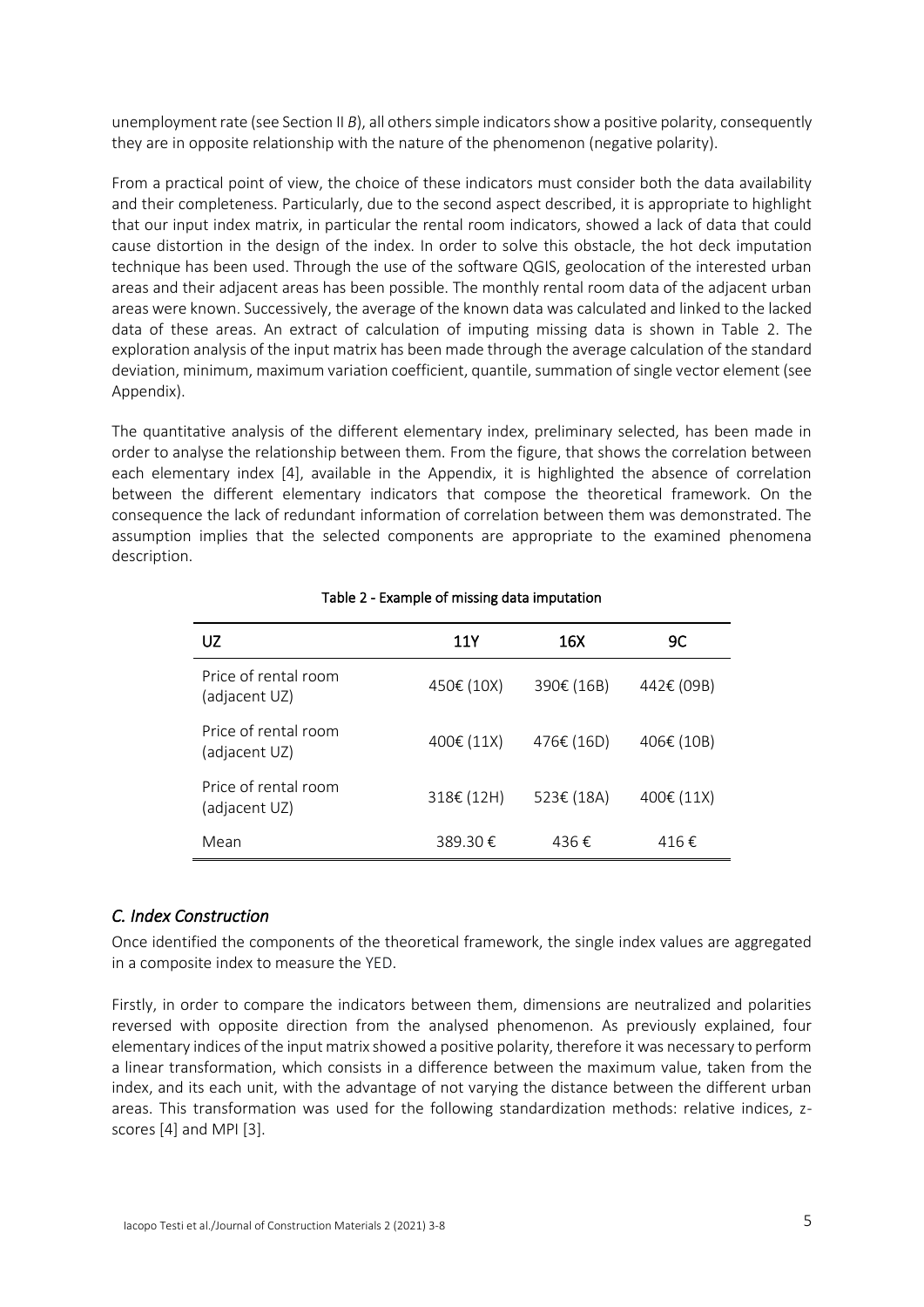The first method allowed transforming the value of each unit of the elementary index in a value in the range 0-1. In detail, taken into account an elementary index, i.e. the unemployment rate, the urban areas with a value close to 1 will have a high unemployment rate (worst case) and, on the contrary the urban areas with a value close to 0 will have a low unemployment rate (better case).

The second method allows obtaining new variables with mean value equal to 0 and standard deviation equal to 1, thus making our indices not depending on relative variability. The disadvantage of this method is the poor readability of the result. For example, in the case examined, the urban areas 1A and 1B, that initially have an unemployment rate equal to 7.75% and 12.50%, following the standardization they show a value of -0.383 and 0.962, respectively. These results show that a low and a high unemployment rate are associated to a negative (unfavourable case) and positive (favourable case) values respectively, which is in contrast with the definitive nature of the index.

The third method allowed obtaining new standardized variables with mean value equal to 100 and standard deviation equal to 10. The advantage of this method is an improvement of the result readability since the standardized values are in a range between 70 and 130 with reference average vector equal to 100. Considering the previous example, the urban areas 1A and 1B show the new standardized values of 96.173 and 109.621 when the unemployment rate is low (favourable case) or high (unfavourable case) respectively.

At the end of the standardization process three new input matrices are acquired. Subsequently, a "weight" system is defined for the weighting of the chosen indices based on their relevance in the description of the phenomenon. Considering a subjective approach and evaluating the results of the multivariate analysis, that shows an absence of the correlation between the different indices, the same weight was established for all indicators equal to 1.

Regarding the synthesis methodology, two different synthesis approaches have been used, the first one uses the arithmetic mean to synthetize the standardization matrices with the relative indices and zscores, the second one uses the arithmetic mean with the penalizing function (MPI) to synthetize the standardization matrix with the MPI. In the first case, the substitutability of the elementary indices is considered, that is a deficit of one index can be compensated by a surplus of the other. On the contrary, in the second case a non-substitutability between the different components is considered and the compensations are only in part allowed.

In conclusion, Fig. 2 shows the three vectors obtained that will be analysed qualitatively, with respect to their frequency distribution, whose descriptive analyses are shown in Table 3.



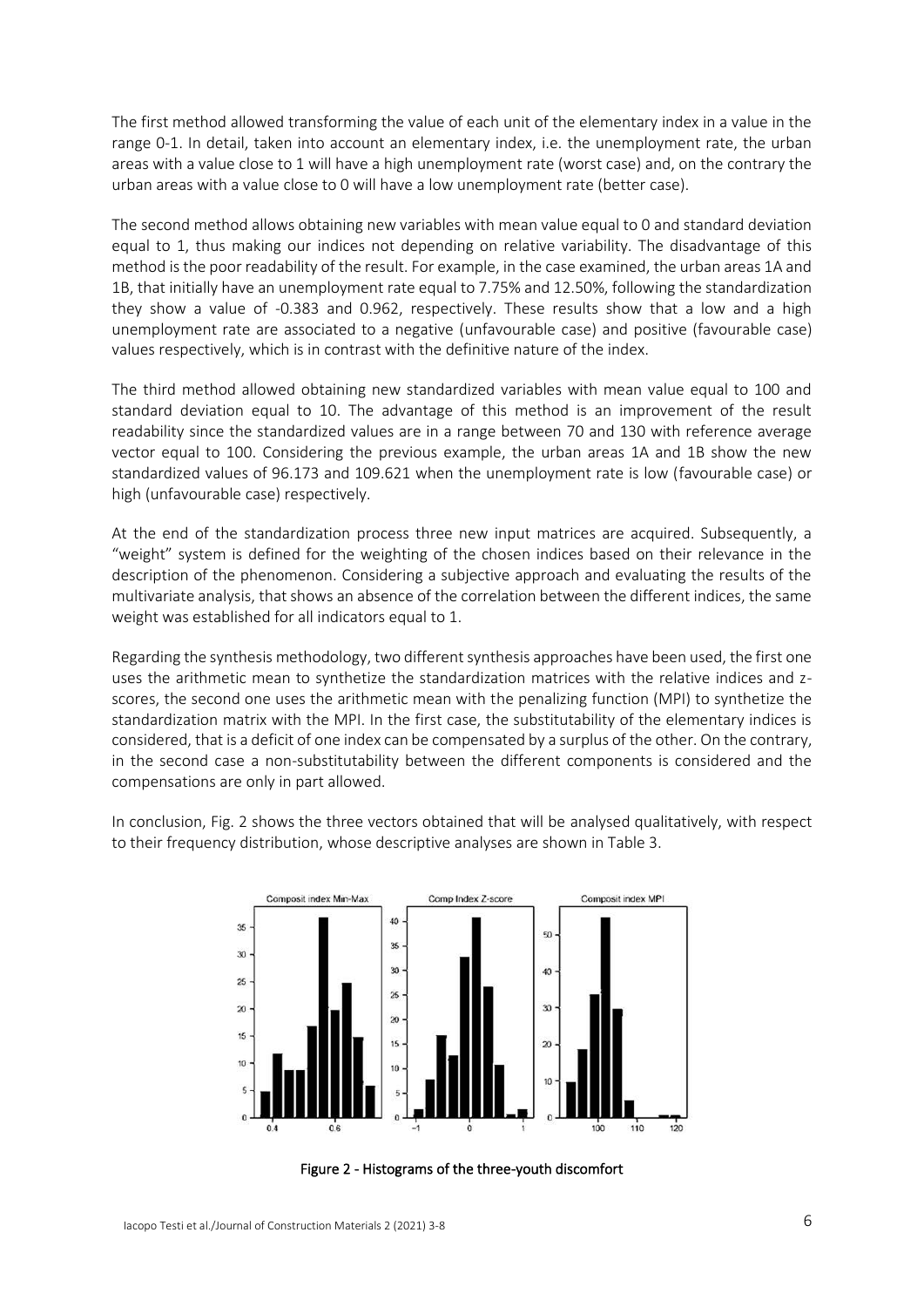| <b>Statistic</b><br>Value | Min-max | z-scores | MPI    |
|---------------------------|---------|----------|--------|
| mean                      | 0.56    | ∩        | 101.02 |
| std                       | 0.09    | 0.39     | 4.05   |
| min                       | 0.36    | $-1.06$  | 91.6   |
| max                       | 0.73    | 11       | 121.17 |
| 25%                       | 0.52    | $-0.22$  | 98.85  |
| 50%                       | 0.57    | 0.07     | 101.43 |
| 75%                       | 0.63    | 0.25     | 103.23 |

Table 3 - Statistic values for YED indexes calculated by different methods.

As expected, Fig. 2 shows a distribution that is similar to the Gaussian one, for what concerns the YED indices, obtained by a z-scores and MPI standardization, and a bigger variability of the indices received by the standardization of relative indices. Also, it is clear that the frequency peak is reached for above average values, as shown in the histograms, where higher values than 0.5, 0, or 100 are respectively found. It follows that, more than 40/50 UZ are in economic discomfort youth situation. Afterwards, the influence analysis of the youth discomfort index is performed. This allows to relate, through scatterplot, the composite index with its initial input matrix removing the elementary indicators one by one, in order to observe the indicator with highest influence on the final result. This method is applied on each of the three vectors, following this order of YED index standardized by MPI, z-scores and, finally, relative indices. Therefore, six scatterplots, for each composite index showing the composite index itself on xaxis, and the composite index calculated using input matrix without an elementary indicator on y-axis. So, precisely: the public housing percentage "ATER" (marked in blue); the monthly room rental price (marked in orange); the whole population (marked in green); the monthly income (marked in red); the services (marked in purple); and the unemployment rate (marked in brown). From a qualitative analysis based on correlation index for each scatter plots, it can be concluded that YED index calculated by MPI method, is mostly influenced by the unemployment rate, while composite index calculated by z-scores it is not shown marked influence by an elementary indicator, and the last index calculated by relative index shows, instead, the greatest influence by the average income. In order to decide the composite index to be adopted a subjective approach, made by two steps, is used: in the first one it is evaluated the goodness of fit relative index. In the second one it is excluded the composite index that does not guarantee an easy reading of the results. From the first step it is shown how the index obtained by standardization with relative indices has a less robust elementary indicator, and so, a less goodness of fit than the other two composite indices. Therefore, it does not return a stable index. In the second step, instead, comparing the standardized index in z-scores and the one in MPI, in order to obtain an index that guarantees an easy reading of the results, we excluded the first one, because it gives a low value of youth discomfort, a negative score that contrasts the defining nature of the phenomenon.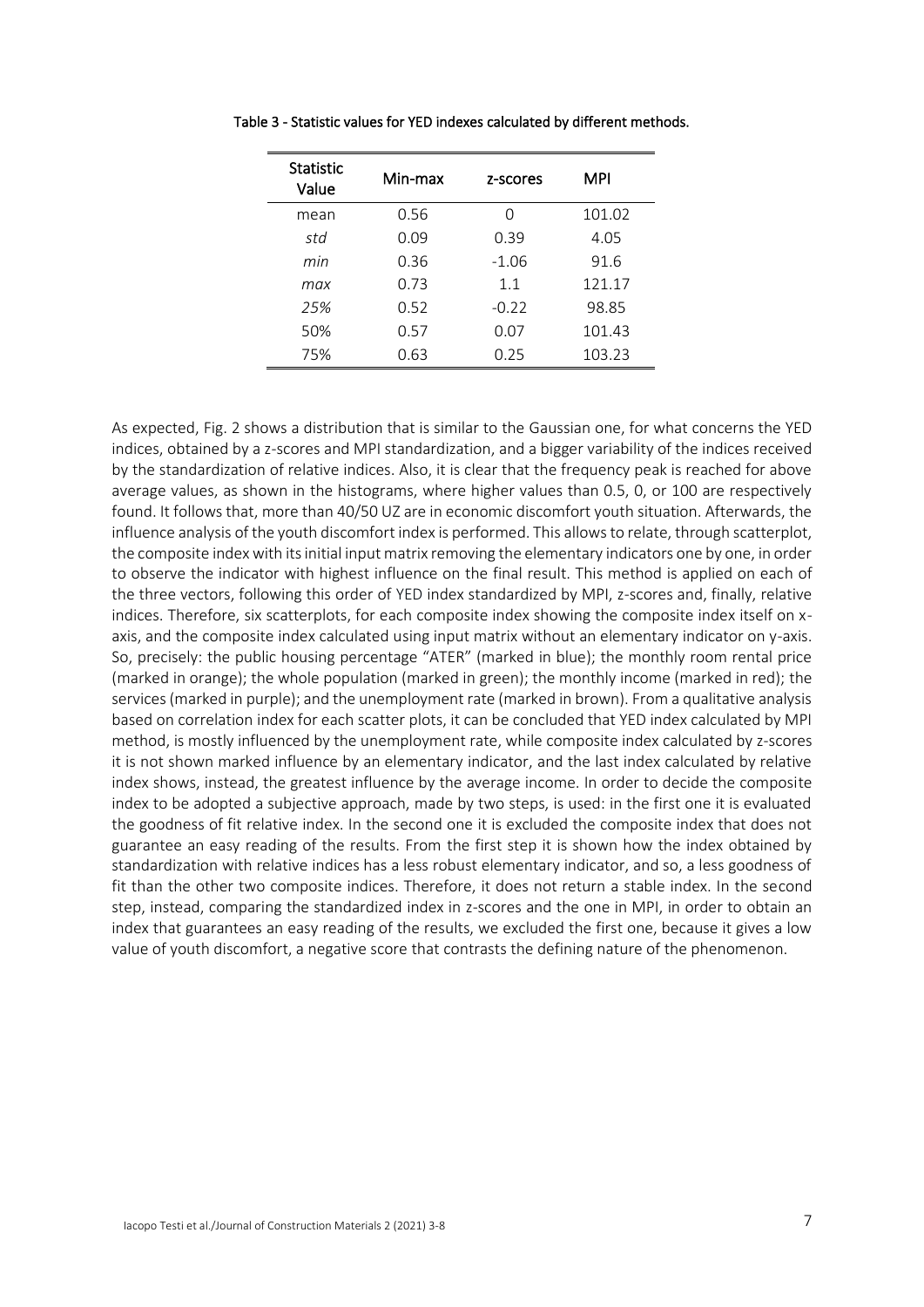

#### Figure 3 - Map of YED index over UZ of Rome

## Results and discussion

The distribution of YED index shown in Fig. 2 and Table 3 gives an overall trend of the composite index, however it is interesting understand its spatial distribution over the UZ of Rome. Considering the complex calculated by MPI method the map of its spatial distribution is depicted in Fig. 3. The map shows that medium discomfort affects the Nord West part of the city, and moderately high values are found around the center of the city. Outskirt zones, especially in the South part (close to the coast) of Rome are affected by moderately low and low YED index values. An interactive mapping tool is created to explore results and it is free available at [10]. By querying on each UZ a window containing single indexes and composite index is opened.

The results mentioned above clearly show that this methodological approach can be used to great effect by urban planning professionals. Admittedly, the composite index presented, might potentially be considered as a decision-making tool for both public and private entities. In particular, based on the discomfort level of Rome different UZ, localization and priority of intervention can be defined. A common example of that are specific social and economic policies that may apply to certain areas and population target of the city. Furthermore, considering exact citizens groups, in need of social and financial assistance, can determine the conception of innovative building typologies, addressing those discomforts. Besides, the indicator provides urban insights that can be further implemented by more granular and accurate analysis. Observing the modus operandi applied, it is intelligible the approach scalability and it is easily predictable how this can impact various other urban layers, such as mobility, energy consumption, pollution and socio-demographics just to mention a few. For instance, a publication produced by the urban planning bureau 300.000 km/s clarifies how urban fabric fosters transfer and innovation in Barcelona. [5] The consistency of the YED index lies also in the synthetic presentation of its outcome. It is indeed fundamental to generate comprehensible visualizations for a not specialized audience in order to communicate effectively the results. Lastly, it is worth mentioning the significance of both the skillset required by the contemporary planners and the necessity of multidisciplinary teams as indispensable qualification to design our future urban areas.

Indeed, such considerations expands their way in the advancing research projects on green urban design [11-15], approaches in construction management [16-23], and environmental building materials with its constituent procurement methods along with their proper structural analysis [24-32].

#### Limitation and conclusion

After the analysis performed and the research presented, we can confidently state that the limitations encountered were various. Advancing the urban planning sector surely requires close attention to the primary data sources. The datasets, if produced a priori by different stakeholders, might terminate being unproductive. Therefore, a sharp scope should drive the data collection and storage, implying a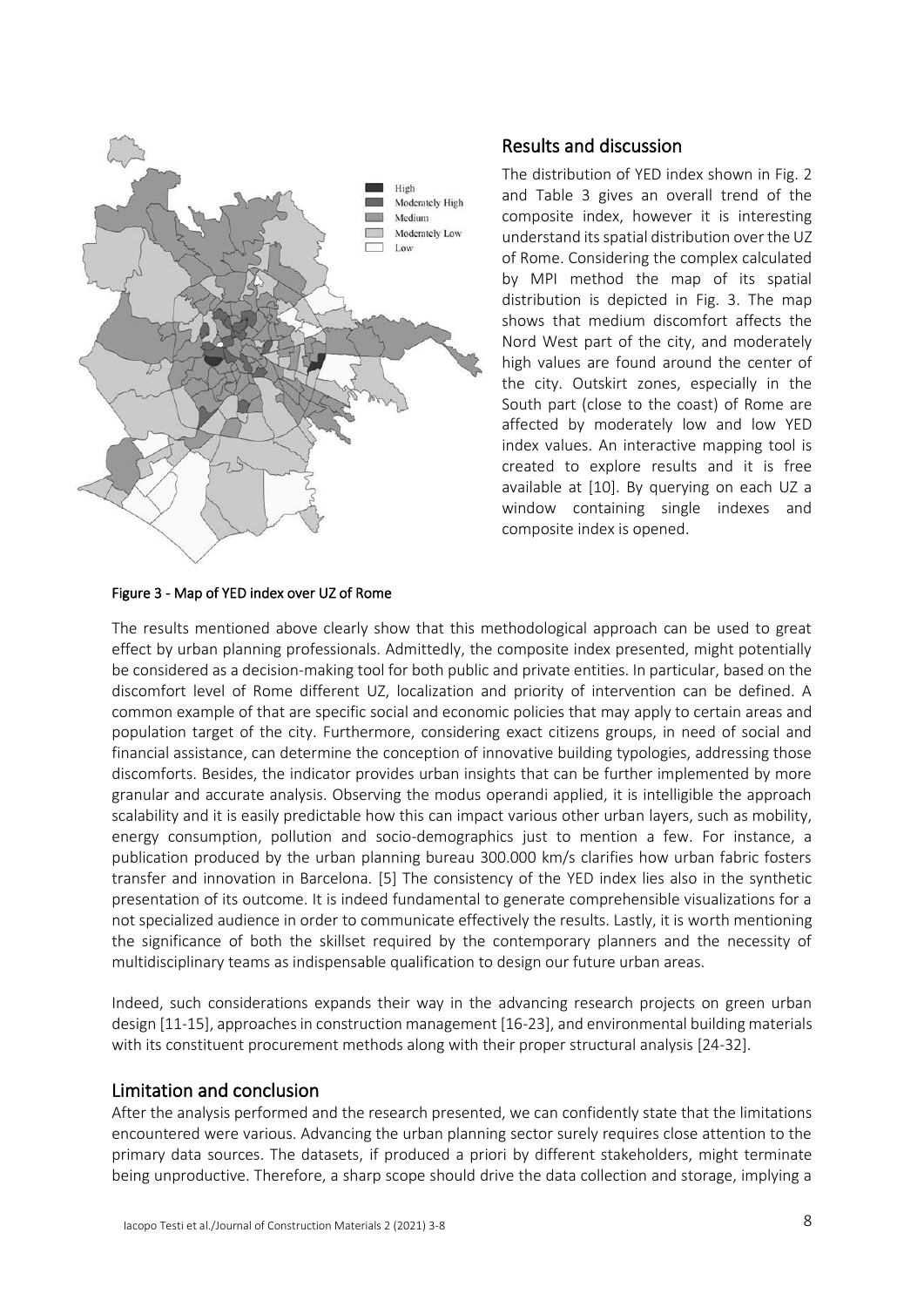mutual cooperation throughout the entire data workflow, from retrieval to application. The aforementioned process is also undoubtedly linked with the scale and granularity of data, necessary to center the objective of the investigation. An exemplary application of that is the 'Trash I Track' experiment [6], produced by the MIT Senseable City Lab, that displays a case study where 3000 objects, destined to disposal, were implemented with GPS sensors. All the garbage routes and destinations were identified, thus revealing the critical issues of the disposal system, allowing urban planners to potentially intervene in the discarding procedure. In the specific case of this paper, the precision of the YDE index might have been considerably improved if all datasets divided by age at the scale of the UZ where available and statistically robust. Furthermore, an accurate dataset of housing prices and job opportunities would outline a more intelligible picture. Another central topic to examine is certainly the importance of data uniformity across different city departments. The effort of the Rome municipality, especially in the last years, to tailor and gather all information within a unique city data platform, is visible. The recent updates of the Open data portal, the exploration of 5G technologies as enablers of the so-called smart city and the new cartographic infrastructure, are drivers of innovation and digital transformation. Nevertheless, the homogeneity and consistency of data sources between different departments, that we observe in cities such as New York, San Francisco or Barcelona, just to name a few, is still considered a role model to be pursued. Furthermore, in order to achieve fruitful results, the cooperation between city departments and private entities is today indispensable. As a matter of fact, the majority of the citizens information are retained either by global corporates such as Amazon, Google, Facebook, Apple or minor companies like Tim, Wind, TomTom, Mytaxy, etc. For most of those organizations data is a business asset, which explains the limitations in accessibility to their sources. Within those massive datasets, there is multiple information that might potentially reshape urban planning as traditionally practiced. Namely, in 2016 the collaboration between MIT and Uber illustrated the possibility to rethink mobility, as we know it today, with a remarkable environmental impact [7]. Moreover, the alliance between MIT Media Lab, Foursquare and Cuebiq generated 'the Atlas of Inequalities' showing economic inequity and segregation across various American cities [8]. In this scenario municipalities interpret a fundamental role in mediating between public and private interests, improving services for their citizens and simultaneously preserving the companies' returns. Lastly, the study in discussion is to be considered inclusive but not exhaustive in terms of both methodology and data sources. Surely several statistical procedures might be further refined and integrated, such as the imputation of missing data, aggregation approaches, principal component analysis and correlations with other similar indexes. Additionally, to the datasets already implemented in the YED index, multiple others might be the objective of supplementary explorations. Percentage of young people living with their parents, number of job offers per urban area or unemployment proportion for age groups, are just few representative cases of the wide variety of information that might potentially be included in the composite index proposed. Moreover, the elaboration, through its results, displays the possibilities not only to evaluate the current scenario but also to assess eventual urban interventions, like policy making or different building typologies, to be included in further studies. In conclusion, the research's scope is to demonstrate an innovative and contemporary approach to urban planning through data science and statistical procedures that refers back to the principles outlined in the General Theory of Urbanization written in 1867 by Ildefonso Cerdà [9].

# Appendix

The workflow written in Python and markdown code, that includes the complete analysis related to the YED starting from the vector of elementary indicators is reproducible and available at the following github repository:

[https://github.com/IacopoTesti/Spatial\\_Data\\_Science\\_Rome.](https://github.com/IacopoTesti/Spatial_Data_Science_Rome)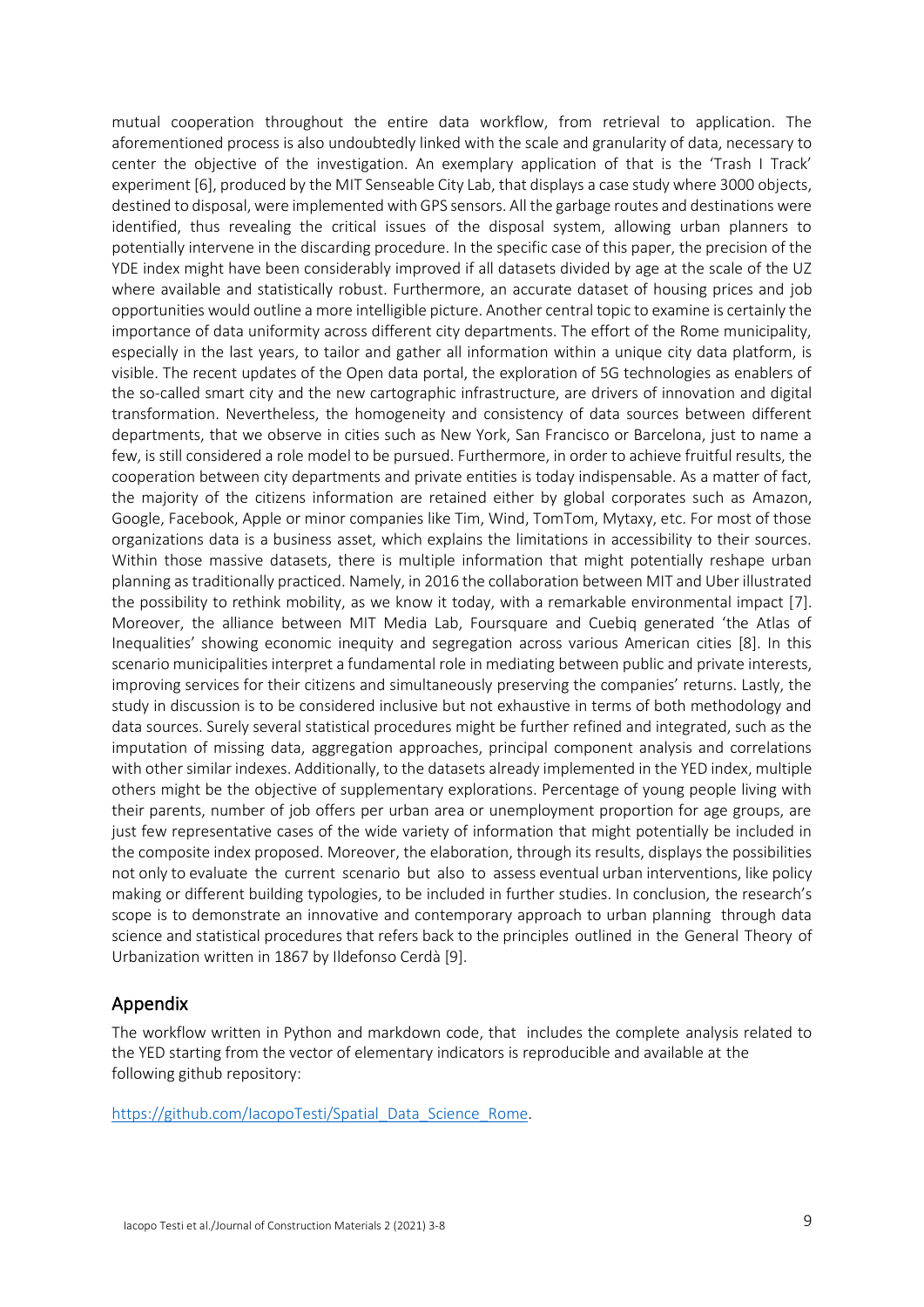# Acknowledgment

All authors would like to thank the Municipality of Rome for the data provided by the Open Data Portal, the professor of the Tor Vergata Master in Data Science, Matteo Mazziotta (ISTAT – National Institute of Statistics) for the support as a supervisor for the construction of the composite index. Furthermore the author Iacopo Testi wishes to thank all the members of the organization IaaC (Institute for Advanced Architecture of Catalonia), with a specific mention of the coordinator of the Master in City and Technology Alex Mademochoritis and the doctor Diego Pajarito for all the precious insights provided during the construction of this work.

# References

- [1] United Nations, World Population Prospects, 2019
- [2] X. Liu, Y. Song, K. Wu, J. Wang, D. Li, and Y. Long, "Understanding urban China whith open data", Cities, vol. 47, pp. 53-61, 2015
- [3] M. Mazziotta, A. Pareto, "Un indice sintetico non compensativo per la misura della dotazione infrastrutturale: un'applicazione in ambito sanitario", Rivista di Statistica Ufficiale, vol. 1, pp. 63-79, 2011.
- [4] OECD, Handbook on Costructing Composite Indicators Methodology and user guide, OECD Publications, pp. 63-65:83-86-102, Paris 2008.
- [5] Santamaria-Varas, M. and Martinez-Diez, P. (2016) "How urban fabric fosters knowledge transfer and innovation: the example of Barcelona", 51st International Society of City and Regional Planners Congress: Cities Save the World: Rotterdam, Netherlands: October, 19-23.
- [6] Boustani et al., "Investigation of the waste-removal chain through pervasive computing" in IBM Journal of Research and Development, vol. 55, no. 1.2, pp. 11:1-11:11, Jan.-March 2011.
- [7] M. M. Vazifeh, P. Santi, G. Resta, S. H. Strogatz, and C. Ratti "Addressing the minimum fleet problem in on-demand urban mobility", Nature, pp. 534-538, 2018.
- [8] Xiaowen Dong, Alfredo J. Morales, Eaman Jahani, Esteban Moro, Bruno Lepri, Burcin Bozkaya, Carlos Sarraute, Yaneer Bar- Yam, Alex Pentland, "Segregated Interactions in Urban and Online Space", Physics and Society, 2020.
- [9] I. Cerdà, "General Theory of Urbanization", 2018.
- [10] https://iacopotesti.github.io/Spatial Data Science Rome/
- [11] W. Bevan and S.-L. Lu, "Green marketing in housing: reality or rhetoric?," Management, vol. 1243, p. 1252, 2013.
- [12] W. J. Bevan, "How to Improve the Student Feedback Process: A Case Study within the Built Environment," International Journal of Construction Education and Research, vol. 16, no. 2, pp. 117-131, 2020.
- [13] W. Bevan, "An investigation of the required skills for the delivery of low and zero carbon buildings within a region," University of Reading, 2016.
- [14] W. Bevan and S. Lu, "A multidisciplinary literature review of low and zero carbon technologies into new housing," in Proceedings of the 28th ARCOM Conference, 2012, pp. 1435-1444.
- [15] W. Bevan, S.-L. Lu, and M. Sexton, "Skills required to deliver energy efficient school retrofit buildings," Engineering, Construction and Architectural Management, 2020.
- [16] R. Mezher and M. Hardie, "Case studies of traditional and innovative building approaches for aged care facilities," in Proceedings of the 43rd Australasian Universities Building Education Association (AUBEA) Conference: Built to Thrive: Creating Buildings and Cities that Support Individual Well-being and Community Prosperity, 6-8 November 2019, Noosa, QLD, Australia, 2019, pp. 144-159.
- [17] A. Y. Shaikh, R. Osei‐Kyei, and M. Hardie, "A critical analysis of safety performance indicators in construction," International Journal of Building Pathology and Adaptation, 2020.